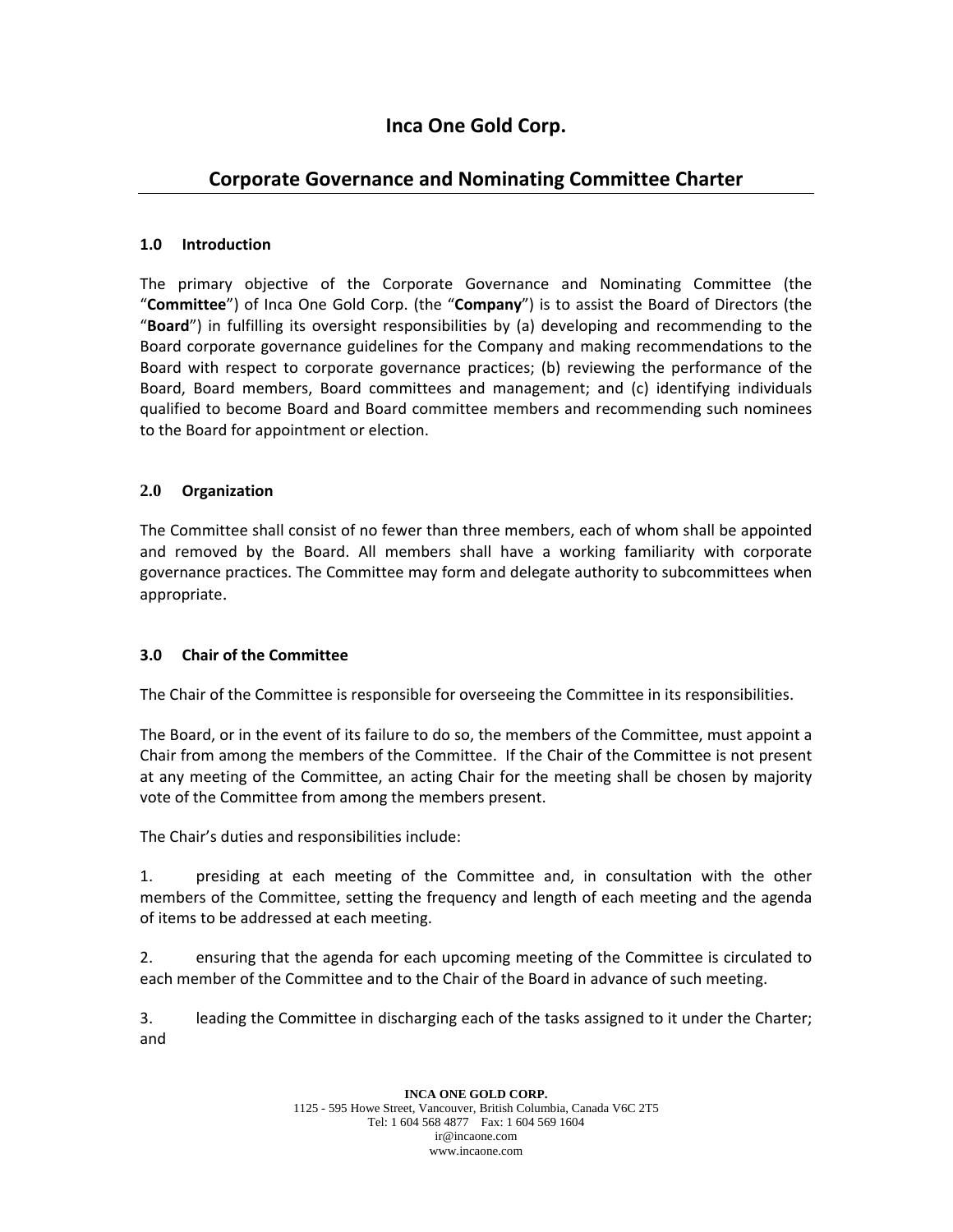4. reporting to the full Board on the activities of the Committee.

#### **4.0 Meetings**

The Committee shall meet as many times as the Committee deems necessary to carry out its duties effectively, but not less frequently than one time per year.

#### **5.0 Authority and Responsibilities**

To fulfill its responsibilities, the Committee shall:

1. Prepare and recommend to the Board the corporate governance policies and procedures for the Company. Review practices and procedures of the Board in light of ongoing developments in securities law, stock exchanges and regulatory requirements, and industry best practices, relating to matters of corporate governance. Review and reassess the adequacy of the Company's corporate governance policies, practices and procedures annually and recommend to the Board any changes deemed appropriate by the Committee;

2. Review any proposed changes to the Company's constating documents as such documents relate to corporate governance matters;

3. Ensure systems are in place to verify compliance with regulatory, corporate governance and disclosure requirements;

4. Examine the size and composition of the Board and recommend adjustments from time to time to ensure that the Board is of a size and composition that facilitates effective decision making;

5. Identify and assess the necessary and desirable competencies and characteristics for Board membership and regularly assess the extent to which those competencies and characteristics are represented on the Board;

6. Develop and implement processes to identify and assess necessary and desirable competencies and characteristics for Board members;

7. Identify individuals qualified to become members of the Board;

8. When vacancies occur or otherwise at the direction of the Board, the Committee shall actively seek individuals whom the Committee determines meet such criteria and standards for recommendation to the Board;

9. Make recommendations to the Board for the appointment or election of director nominees;

10. Make recommendations to the Board with respect to membership on committees of the Board (other than this Committee);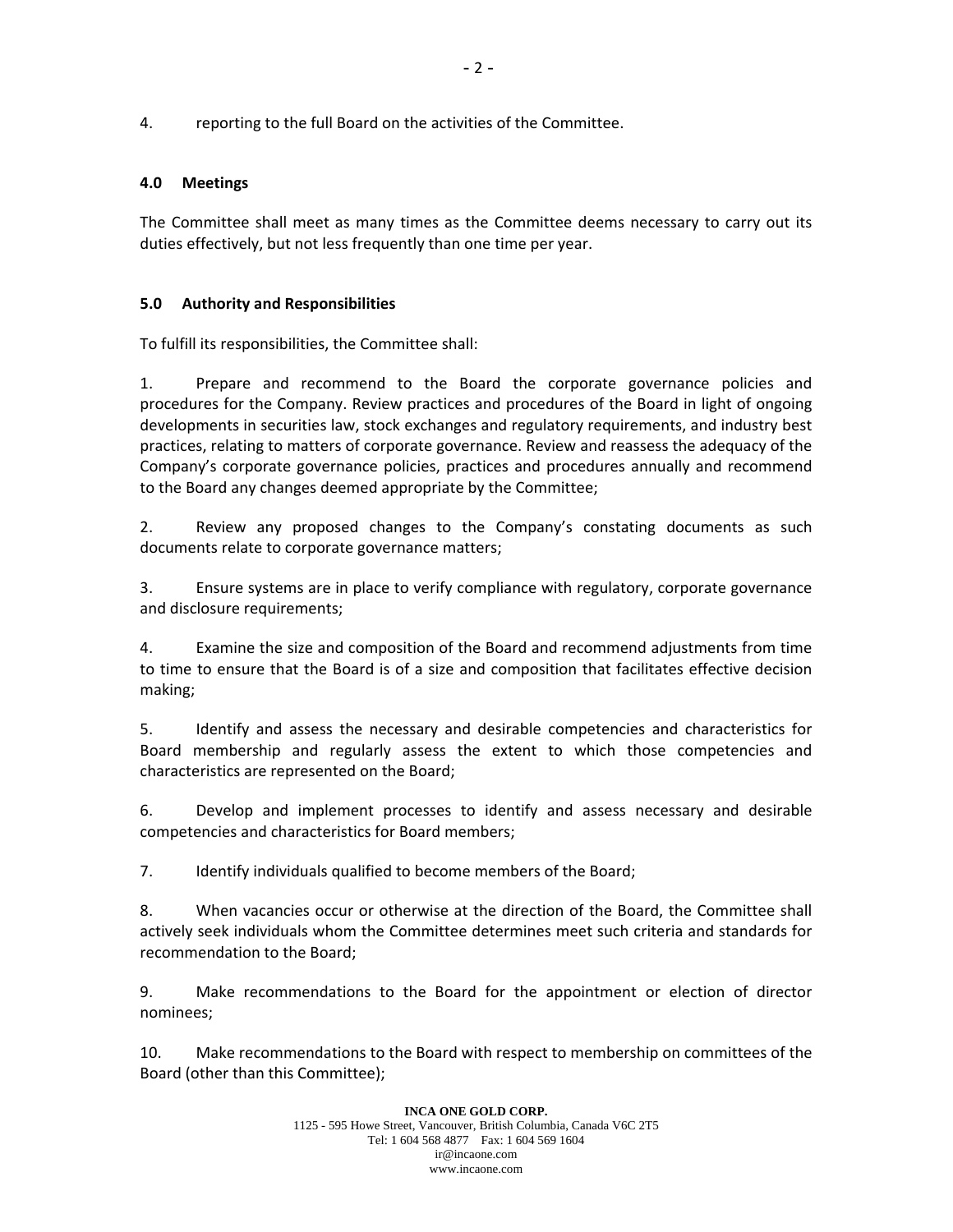11. Ensure that Board has appropriate structures and procedures so that the Board can function with the proper degree of independence from management;

12. Provide a forum without management present to receive expressions of concern, including a concern regarding the independence of the Board from management;

13. Regularly review the time required from non-executive directors to perform their functions and assess whether they are satisfying those time requirements;

14. Encourage and facilitate continuing education programs for directors;

15. Recommend the removal of directors for cause;

16. Receive comments from all directors as to the Board's performance, oversee the execution of a process assessing the effectiveness of the Board and the Board committees as a whole, with particular reference to the Mandate of the Board of Directors and appropriate committee charters, where applicable. The Committee shall report annually to the Board on such assessments;

17. Assess annually the contribution and effectiveness of each individual director, with particular reference to any applicable position description as well as the competencies and characteristics each individual director is expected to bring to the board. The Committee shall report annually to the Board on such assessments;

18. Review and reassess the adequacy of this Charter annually and recommend to the Board any changes deemed appropriate by the Committee;

19. Fulfill the Committee's role in assisting the Board in dealing with conflict of interest issues as contemplated by the Company's Code of Business Conduct and Ethics;

20. At the request of an individual director, consider and, if deemed advisable, authorize the retaining by any individual director of an outside advisor for such director at the expense of the Corporation;

21. Perform any other activities consistent with this Charter, the Company's articles and governing law as the Committee or the Board deems appropriate;

22. Review the performance of the Committee annually;

23. Report regularly to the Board;

24. Establish, review and update periodically a Code of Business Conduct and Ethics for employees, consultants, officers and directors of the Company and ensure that management has established a system to enforce this Code of Business Conduct and Ethics; and

25. Review management's monitoring of the Company's compliance with the Company's Code of Business Conduct and Ethics.